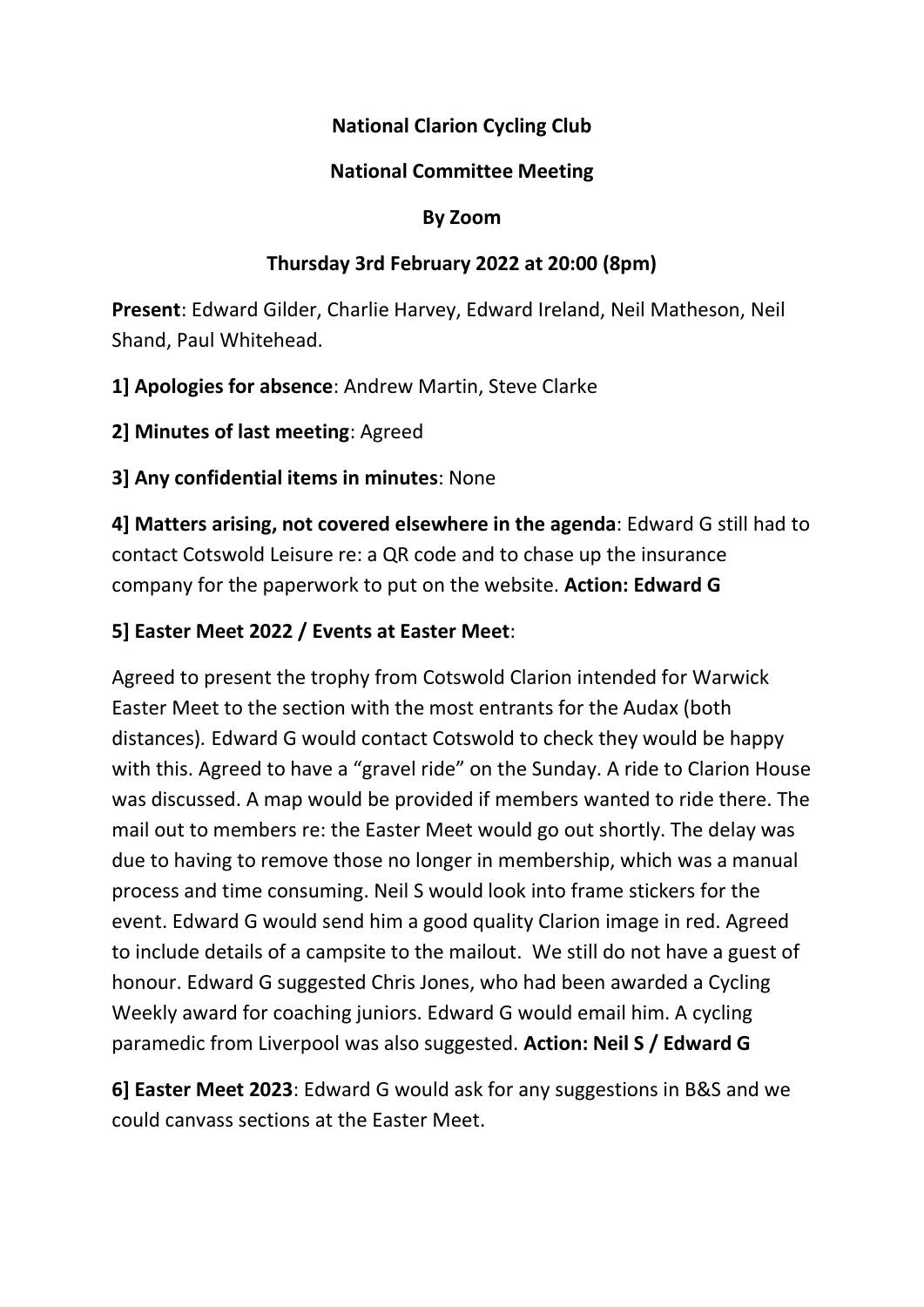7] Membership report: Paul reported that we have about 1970 members. A new section may be formed in Doncaster. Some sections still owed their subscriptions. We need to send to sections a list of members and the amount owing. Action: Paul

8] Membermojo payments for private members (Edward G): We are over our limits for private members as Membermojo retains details of members who have lapsed for up to six months. We are gaining about two private members a month so we need to upgrade our membership anyway. The extra cost will be £35 more. Agreed we needed to pay it

9] Collection of subscriptions (Paul / Andrew): Covered under item 8.

10] Website / web hosting – any further updates (Neil): We would be renewing with Tasty shortly. The renewal would be sent to Edward G who would send it to Andrew for immediate payment. We now have extra email addresses. Action Edward G / Andrew

11] Boots & Spurs / Boots & Spurs Extra (Edward G): Edward G now has nearly enough material for a 40 page B&S. In particular, he was delighted by Paul's account of touring in the Alps, which would fill much of the edition. He was awaiting copy from Chris Jones and Steve. He hoped to have an edition out by late February.

12] Competitions and Events (Steve): Not taken as Steve unable to attend meeting.

13] Any campaigning news (Charlie): Charlie explained the details of the recent Shoreham judgement. He also briefed the NC on the new Highway Code. Most cycling organisations welcomed the changes but were disappointed by the lack of publicity by the Dept of Transport. This had led to some very biased coverage in the press. Edward would try to put something in B&S, based on material from Cycling UK. Charlie would also send Edward info from Sustrans. Action: Edward G / Charlie

# 14] AOB:

Edward I asked if the wording of the letters sent to new members should include more about the benefits of membership, such as insurance and